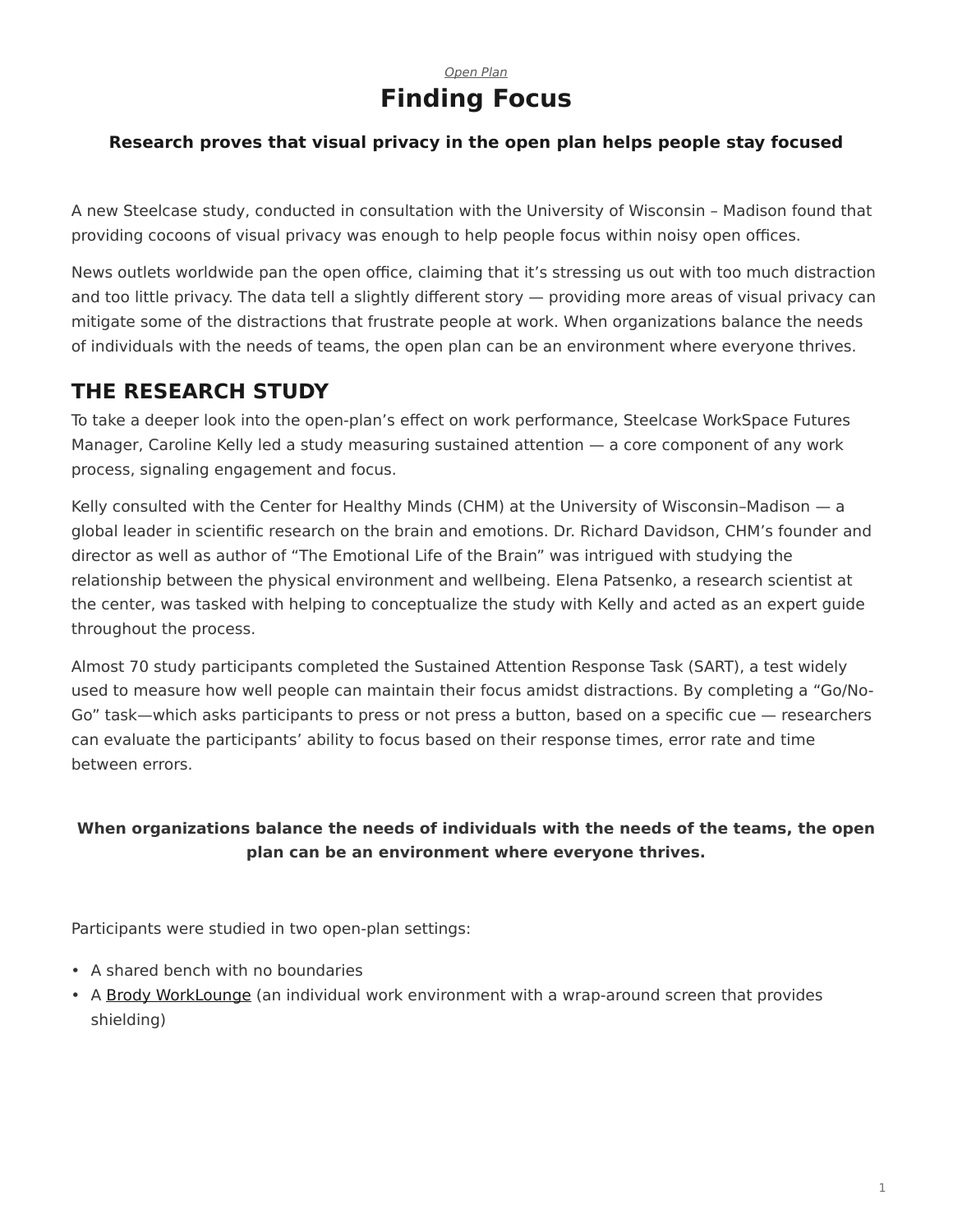Each participant was tested at both the bench and the Brody, limiting variables that could affect results. To simulate an authentic office setting, two participants sat diagonally across from each other at the bench and typical open office noise played in the background.

## **THE RESULTS**

The results showed that providing visual privacy in a setting like Brody helps people concentrate significantly better than sitting in completely open areas.

While seated in Brody, participants had significantly slower response times compared to those seated at the bench — which is actually a good thing. Slower response times indicate concentration, focus and engagement. They also made fewer errors and had less variation between their response times, indicating a consistent state of focus.

While it may sound counterintuitive that slower response times are better, Patsenko explains why. "Increased reaction times are usually indicative of the participants slipping into automatic or mindless responding, without taking time to process or identify the stimulus." She also notes that increased reaction times are associated with higher error rates, mind wandering and distraction.

#### **Providing visual privacy in the open plan helps people concentrate significantly better than sitting in completely open areas.**

## **BRAINS GET TIRED**

People say they struggle to focus in today's open-plan workplace and neuroscience explains why. Studies show the human prefrontal cortex, where most knowledge work takes place, is energy-hungry and very easily distracted. Humans are able to give controlled, full attention to just one thing at a time. Without options for privacy in the open plan, workers are caught in a crossfire of distractions, adding extra cognitive load on top of the work they are doing. As the ability to focus wanes and cognitive load increases, automatic decision-making rises and quality thinking suffers.

In addition, we're a communal species and our human nature enforces a desire to be accepted and valued by our tribe, which amplifies distractions. To achieve social acceptance from our peers, we continuously monitor our behavior and appearance in front of others to make sure it's in line with cultural norms and values. Controlling one's behavior all day is distracting and takes energy, leaving workers feeling depleted after being on display during a stressful day of work.

#### **We don't need to say goodbye to the open plan or benching. We just need to equip it differently.**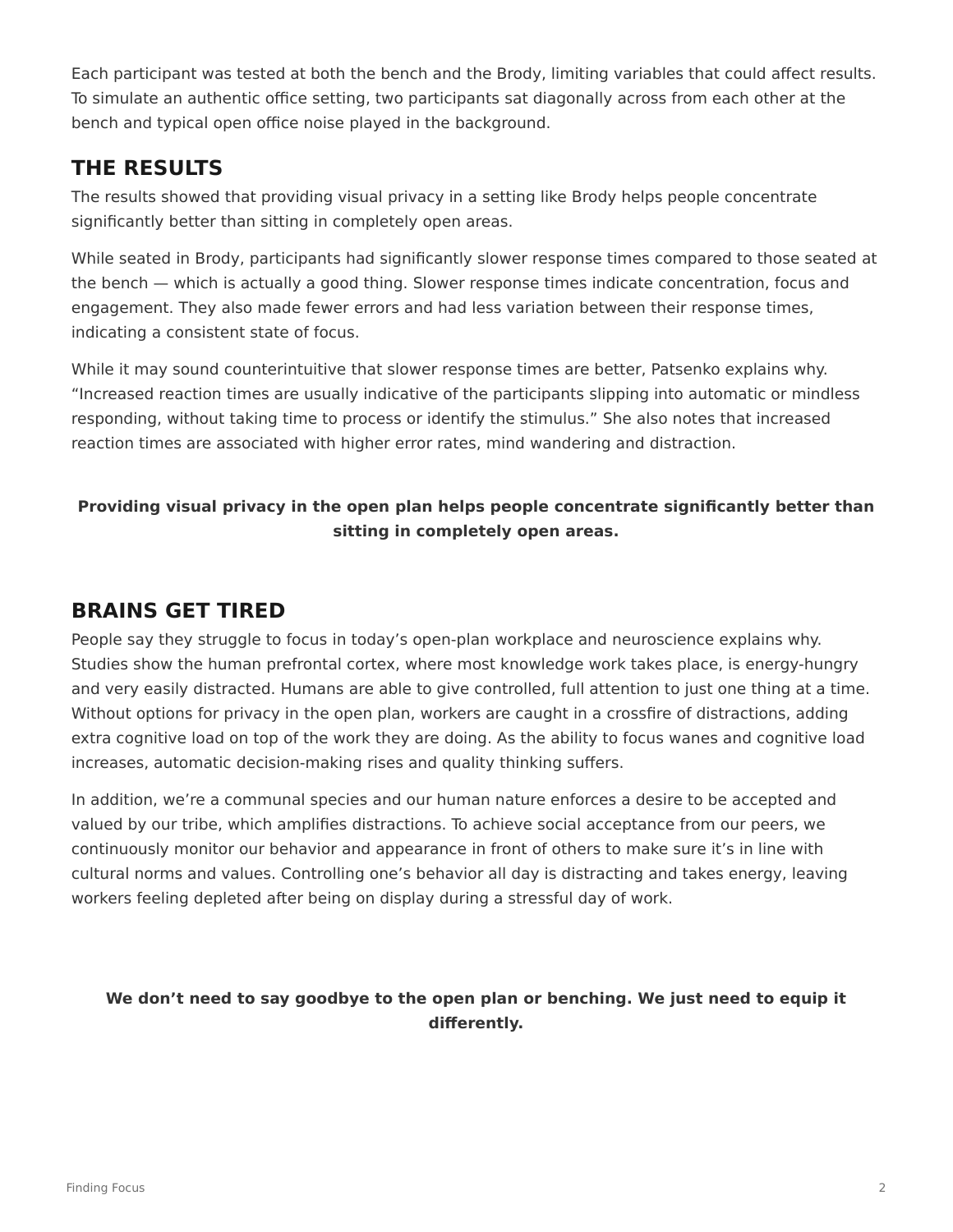# **DESIGNING THE OPEN PLAN**

When people complain about the open plan, they often talk about noise and distracting conversations. Some assume that acoustical privacy is the only solution, but, the results of the study show workers can achieve focus in the open plan without it. When in the Brody, participants were able to improve their ability to concentrate and stay engaged when given more visual and territorial privacy. By designing the open plan with a range of privacy options, workers can find the space that suits them and the task at hand best.

Does this mean benches should go away in the office? Not so fast. Open areas provide a different set of benefits: broad vistas, high ceilings and long views provide us with different physical perspectives, which can prime our brains to make new connections and see things in new ways. The study also found that participants were significantly more creative while seated at the [bench](https://www.steelcase.com/eu-en/products/benching/). Using the Remote Associates Test, participants were given one minute to come up with an additional word that shared something in common with three others on a list. When at the bench, people generated more correct answers, indicating they could connect the words quicker in more abstract ways.

Research suggests that having decreased focus can actually improve our ability to be more divergent and creative in problem-solving," explains Kelly. "Sitting at a bench with your teammates may be just the right place to tackle a problem together. Other times, when we need to focus, spaces that offer shielding or visual privacy are best."

## **The Study Environment: Two Open-Plan Settings**

### **FOCUS TEST**

When completing the SART, participants made significantly more mistakes responding to "No-Go" prompts at the bench setting than in the Brody setting, suggesting participants working in Brody could sustain attention with greater ease.

**41% incorrect responses to a "No-Go" prompt in Brody**

**49% incorrect responses to a "No-Go" prompt at the bench**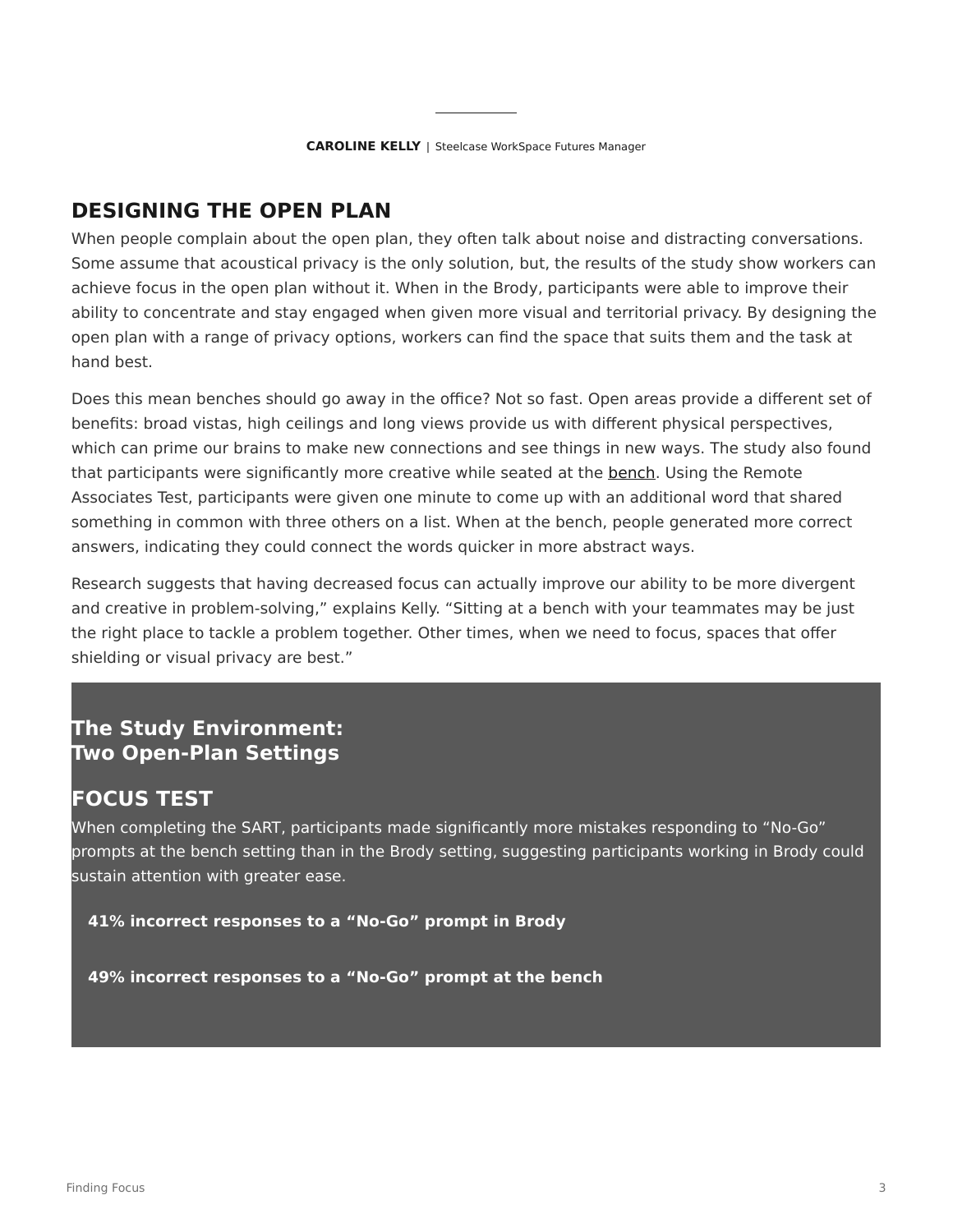# **CREATIVE TEST**

Participants were additionally tested on their creative aptitude in a Remote Associates Test. The study found that participants experienced a statistically significant increase in correct respon-ses when working at the bench.

**41% questions answered correctly while sitting in Brody**

**43% questions answered correctly while sitting at the bench**

### **SUPPORT THE ME WITHIN WE**

The solution is to offer people a diverse range of spaces, with varying levels of privacy from which to choose the best place for the type of work they need to do. This means designing spaces that balance the need for "me" within "we" — supporting individual focused work as well as team-based collaborative work. It seems simple, yet the design challenge is often about getting the distance right between areas for focus and areas for interaction: too close and the group can distract the individual, but too far away and people don't seek out the areas they need for concentration.

Every individual has basic needs for privacy and focus. Time alone is as crucial to the creative process as time with others. Workers need spaces where they can decompress and recharge, dive deep into work before resurfacing and collaborating with the team again.

"We don't need to say goodbye to the open plan or benching," Kelly explains. "We just need to equip it differently. Pockets of privacy created through shared spaces and furniture like Brody can transform existing floorplans from places of distraction to comfortable havens for employees to collaborate and focus in harmony."

| +About Steelcase |
|------------------|
| +Customer Care   |
| +Legal Notices   |
| +Follow Us       |
| +Contact Us      |